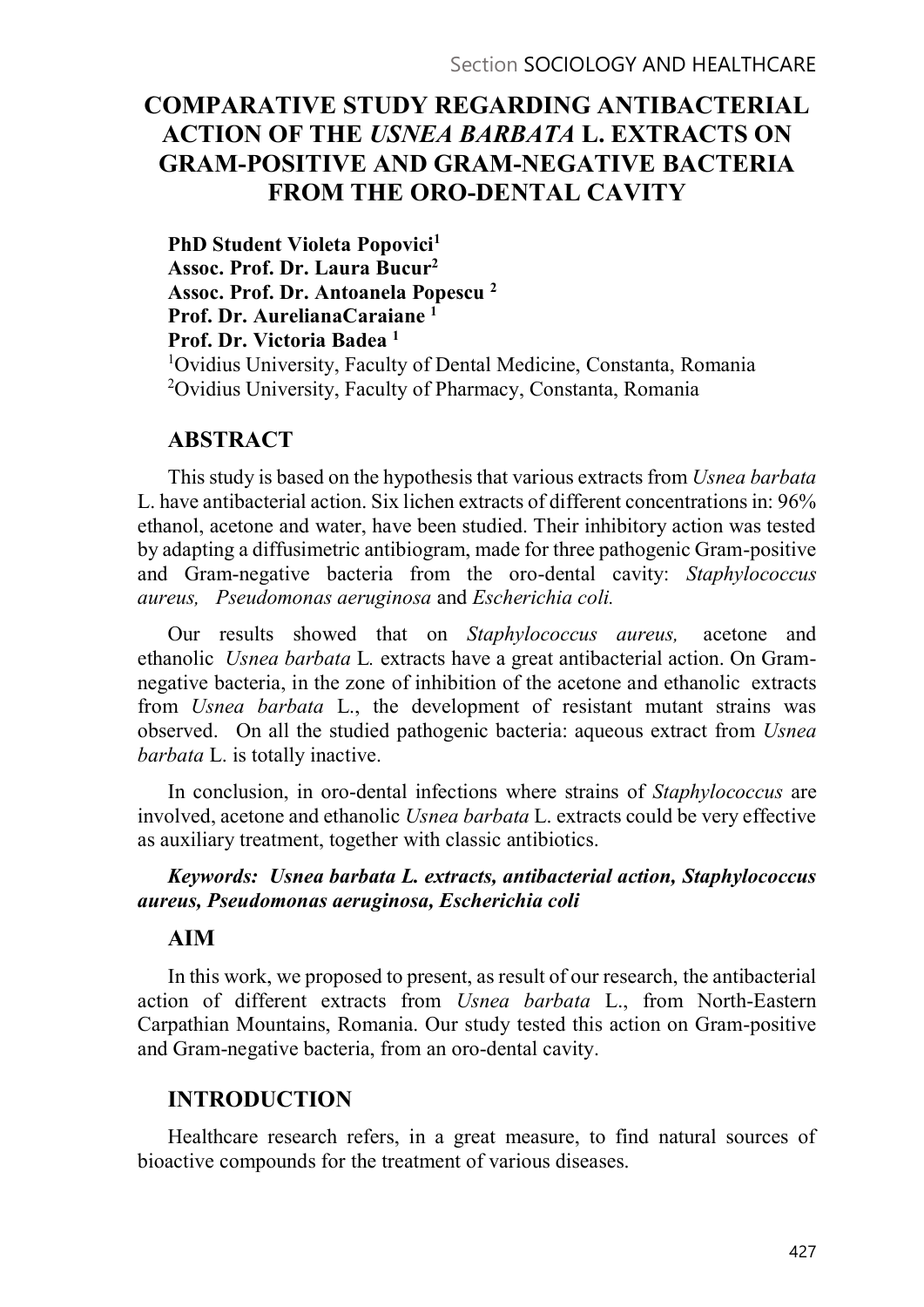## NORDSCI CONFERENCE

Therapeutic practice using active substances biosynthesized with the help of plants defines phytotherapy, an old branch of contemporary therapeutics, with a range and tradition from ancient times [2], [6], [11]. The vegetal products are indicated in chronic diseases as well as in acute disorders [8], [11].

Currently, clinicians around the world are facing a serious problem of increasing bacterial resistance to antibiotics [1], [4], [6], [12]. One of the most important research goals related to bacterial resistance is represented by the discovery of new compounds with new structures and new mechanisms of action, which will prevent the occurrence and development of bacteria resistance to antibiotics [4].

Usnea barbata L. is a lichen, with a large habitat on Earth; it is used in traditional chinese medicine, from 101 before Hr.[10], [11]. A lichen is a simbiont organism; the symbiosis is realized between a fungus (*Ascomycetes* or Bazidiomycetes) and algae or cyanobacteria, who grow together (Figures 1, 2) [5], [10], [11], [12].





product

Figure 1. Usnea barbata L. Figure 2. Usneae lichen – vegetal

The most important natural compounds from *Usnea* spp are secondary metabolits, especially usnic acid and polyphenols; usnic acid is a complex dibenzofuran derivative. It has many pharmacological activities: antibacterial, antifungal, antiviral, antioxidant, antiinflamatory, analgesic-antipyretic, anticancer, genotoxic, antigenotoxic, antimutagenic, antiplatelet/anti-thrombotic, anti-ulcerogenic (Figure 3) [2], [10].

The polyphenols ( including: gallic acid, chlorogenic acid, p-coumaric acid ) have a strong antioxidant activity [1], [4], [11].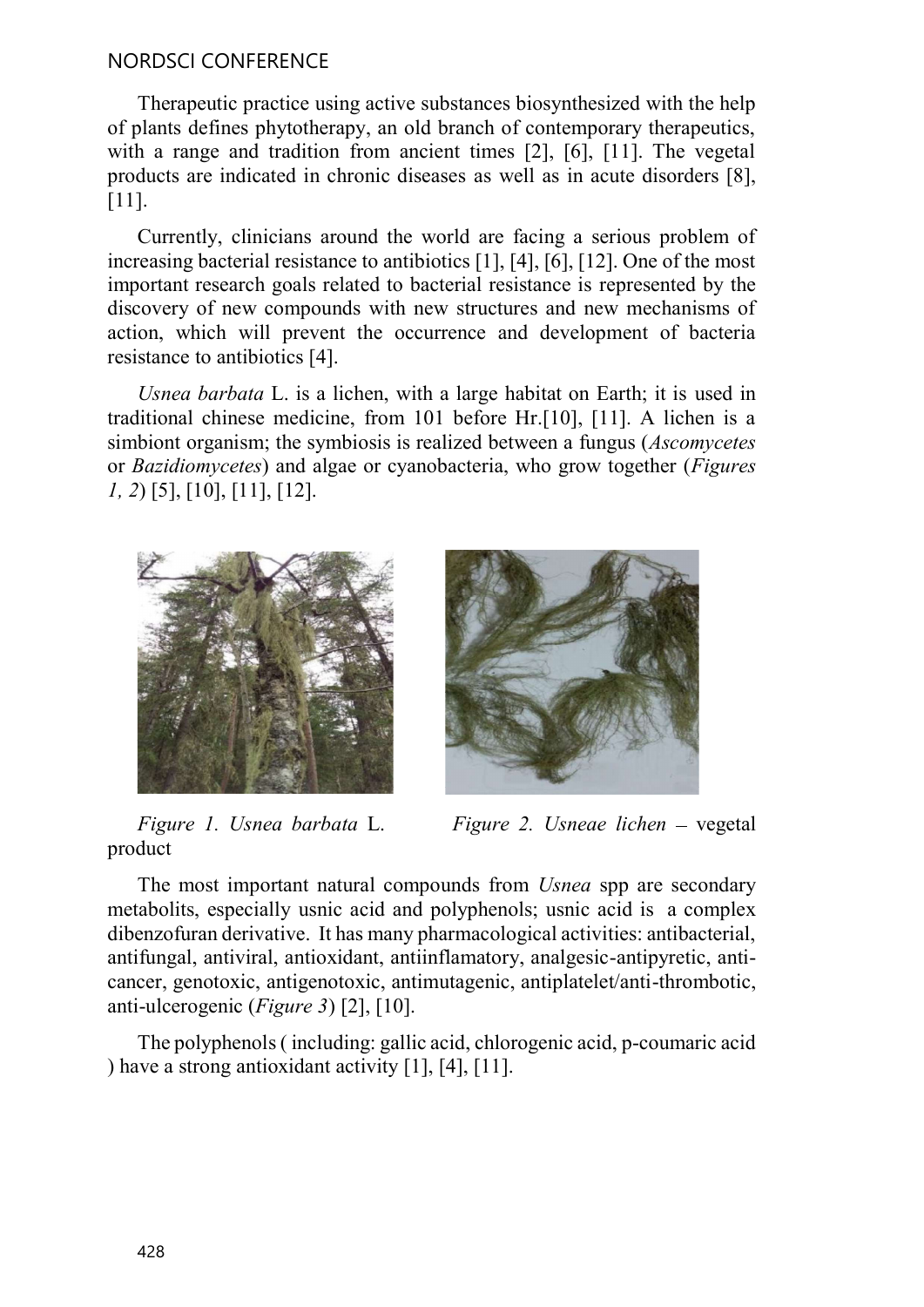Section SOCIOLOGY AND HEALTHCARE



Figure 3. Usnic acid: chemical structure and pharmacological action

# MATERIALS AND METHODS

# Obtaining vegetal product Usneae lichen:

Usneae lichen is the Usnea barbata L. dry thallus which was harvested from Călimani Mountains, Romania, in the time of early spring, when the lichen has the highest content in bioactive compounds [5]. Every thallus was harvested by hand, one by one; the lichen was cleaned and dried at a constant temperature below 25° C in an airy room, sheltered from the sun's rays; finally, the herbal material is preserved in the same conditions. The vegetal product taken into work for this purpose was represented by the thallus of lichen Usnea barbata L. dried and brought to the degree of crushing required for loose tissues (Figure 2) [5].

# Obtaining Usneae lichen extracts:

Six extractive solutions from Usnea barbata L. were taken into our study: three extracts (5% si 20%) in acetone, two extracts (5% si 20%) in 96% ethanol and one extract (20%) in water. The extracts were prepared as follows: for each extract were taken the appropriate amount of vegetal product depending on the concentration of each extract . Thus, three extracts were obtained in three different solvents: water, acetone and 96% ethanol [10].

Acetone and 96% ethanolic extracts were obtained by cold maceration for seven days; aqueous extract was obtained fresh by hot reflux for 1 hour. The three resulting extractive solutions were filtered and then made up to 100 mL volumetric flask with each solvent used in the extraction (Figure 4, 5). [10].

The six Usneae lichen extractive solutions was:  $S_1$ , 20% acetone extract,  $S_2$ , 5% acetone extract, S<sub>4</sub>, 20% ethanolic extract, S<sub>6</sub>, 20% aqueous extract. S<sub>3</sub>, 5% acetone extract and  $S_5$ , 5% ethanolic extract, were prepared 6 months before and used in all the preliminary determinations [10].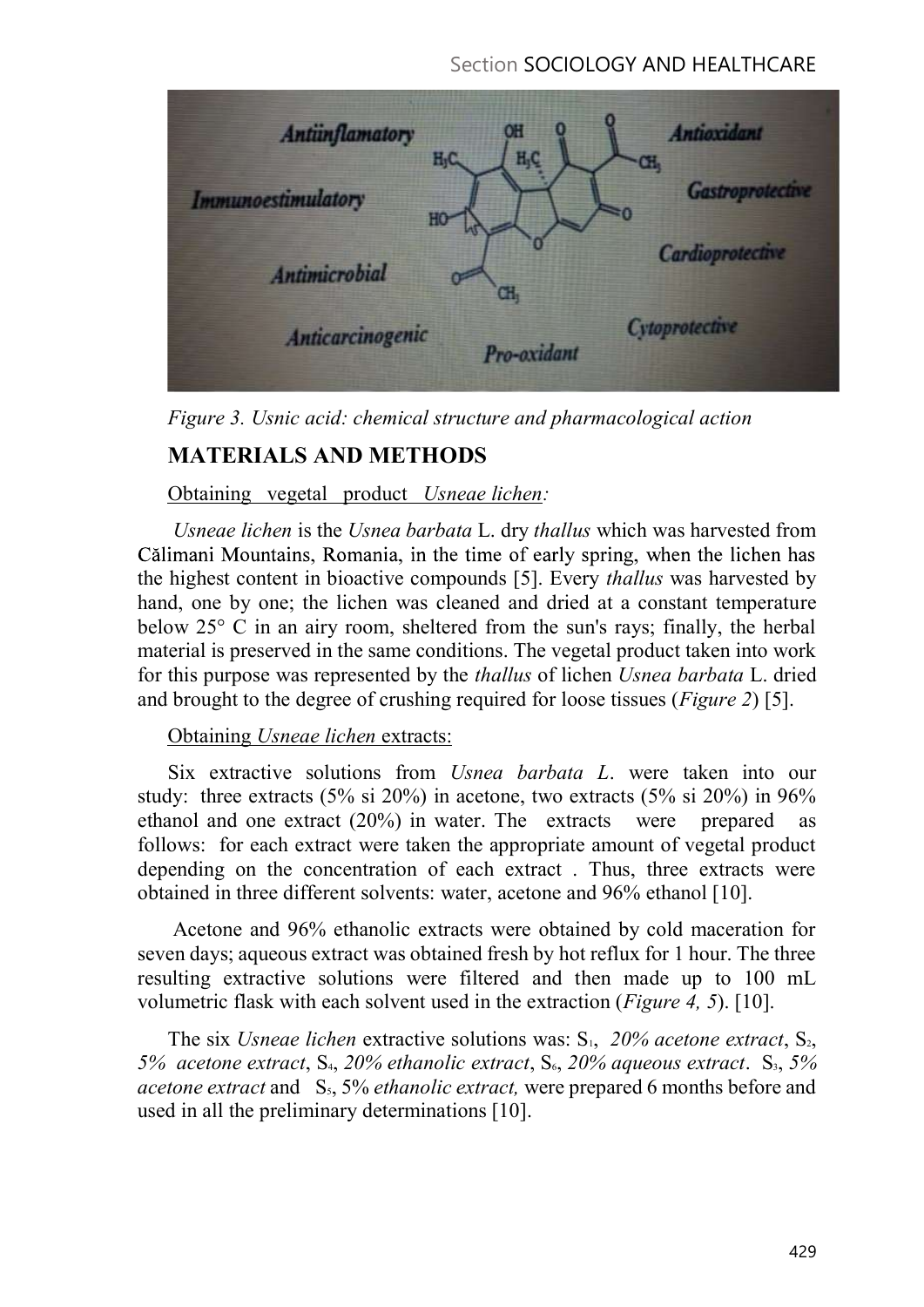# NORDSCI CONFERENCE



## Microbiological studies

strains isolated from oro-dental cavity: Staphylococcus aureus, Esherichia coli and Pseudomonas aeruginosa. The antimicrobial activity was determined by the diffusimetric antibiogram method [1], [3], [4], [6], [7], [8], [9], [12], [13]. The principle of the method involves a strict relationship between the level of susceptibility and the size of the inhibition area of the germ colony development around the filter paper disc, impregnated with the test solution. Microorganism-suspension test: in the isotonic sodium chloride solution, suspensions have tube's turbidity of 0.5 Mac Farland [4]. Microorganismsuspension tests were inoculated on the culture media Muller-Hinton agar [1], Figure 4, 5: Usneae lichen extracts: ethanolic, acetone and aqueous<br>Microbiological studies<br>The research was made on Gram-positive and Gram-negative bacterial<br>strains isolated from oro-dental cavity: *Staphylococcus aureu* soaked with 10 mcL of the test solutions.



placement of the discs of sterile filter paper and the marking of the Petri dishes.

The Petri dishes have then been incubated at 37°C, 24 hours for all bacteria [4]. After that we examined the Petri dishes, by recording the diameter of the inhibition zones for each microorganism and for each dilution of the test sample [1], [4].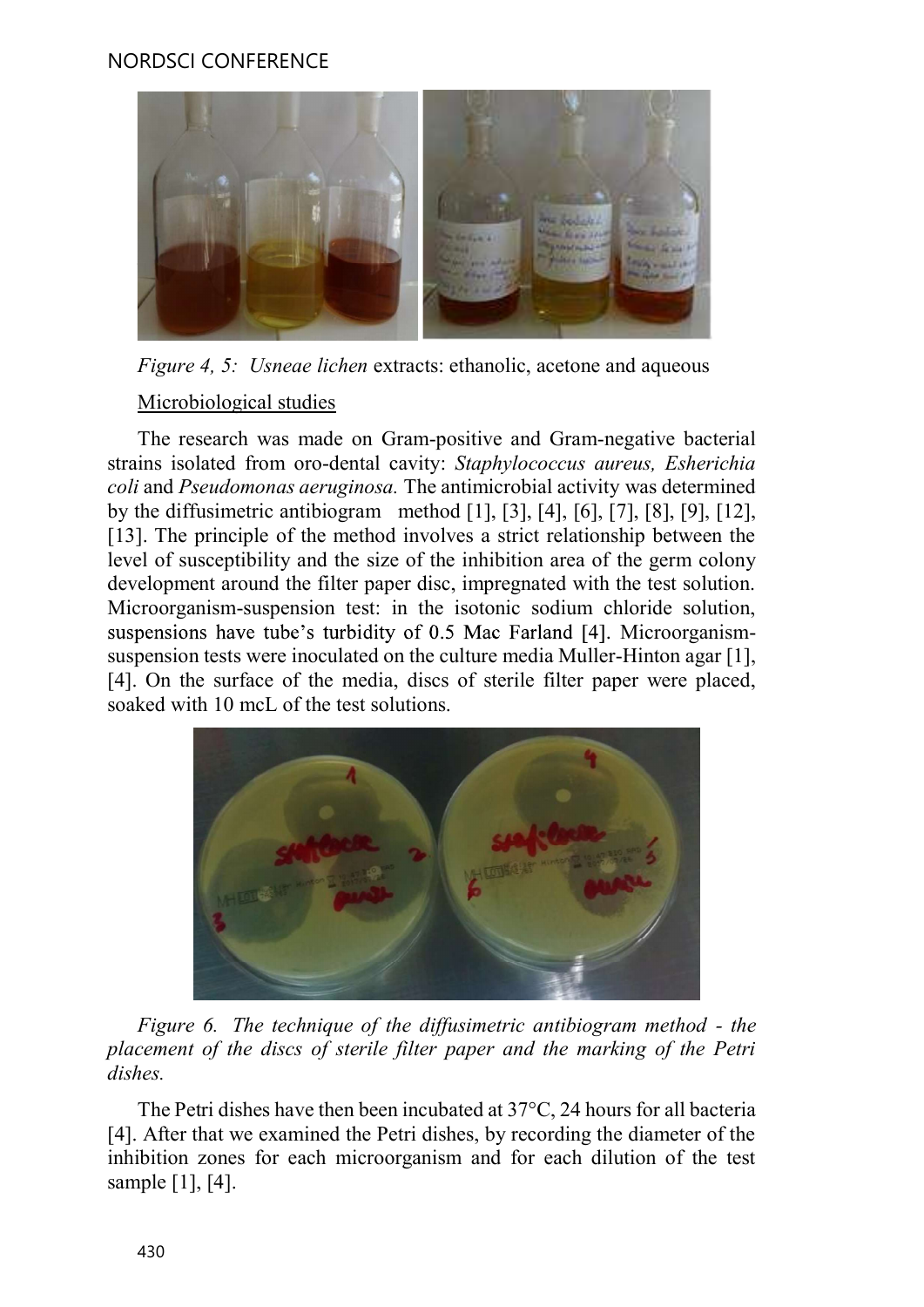# RESULTS AND DISCUSSIONS

Results: The diameter of the inhibition zone was measured for each extract and dilution and was expressed in millimetres (Table 1).

In Table 1,  $S_1-S_6$  are follows:  $S_1$ , 20% acetone extract,  $S_2$ , 5% acetone extract,  $S_4$ , 20% ethanolic extract,  $S_6$ , 20% aqueous extract.  $S_3$ , 5% acetone extract and  $S_5$ , 5% ethanolic extract, were prepared 6 months before and used in all the preliminary determinations.

Table 1. The diameters of the inhibition zones on bacterial cultures for  $S_1$ - $S_6$ samples:

|                | <b>STUDIED BACTERIA SPECIES</b>   |                     |                           |
|----------------|-----------------------------------|---------------------|---------------------------|
| <b>SAMPLE</b>  | Staphylococcus<br>aureus          | Escherichia<br>coli | Pseudomonas<br>aeruginosa |
|                | DIAMETER OF INHIBITION ZONES (mm) |                     |                           |
| S <sub>1</sub> | 35 mm                             | $22 \text{ mm}$     | $26 \text{ mm}$           |
| S <sub>2</sub> | $35 \text{ mm}$                   | $22 \text{ mm}$     | $26 \text{ mm}$           |
| $S_3$          | 40 mm                             | $25 \text{ mm}$     | $35 \text{ mm}$           |
| S <sub>4</sub> | $36 \text{ mm}$                   | 38 mm               | $40 \text{ mm}$           |
| S <sub>5</sub> | $36 \text{ mm}$                   | $32 \text{ mm}$     | 40 mm                     |
| $S_6$          | $0 \text{ mm}$                    | $0 \text{ mm}$      | $0 \text{ mm}$            |

By using the diffusimetric antibiogram method, our results showed that the tested solutions have different antibacterial activity (Figures 7, 8, 9).

On Staphylococcus aureus, acetone and ethanolic Usneae lichen extracts have a great inhibitory activity; the ethanolic extracts are more active than the acetone ones (Figure 6).

On Gram-negative bacteria, in the zone of inhibition of the acetone and ethanolic extracts from Usnea barbata L., development of resistant mutant strains was observed. This result was observed on both studied Gram-negative bacteria; it was more intense at Escherichia coli than at Pseudomonas aeruginosa. This effect was stronger for the acetone extracts than for the ethanolic ones, taken in our study (Figures 8, 9).

On all the studied pathogenic bacteria: Staphylococcus aureus, Pseudomonas aeruginosa, and Escherichia coli, aqueous extract from Usnea barbata L. is totally inactive *(Figures* 7, 8, 9).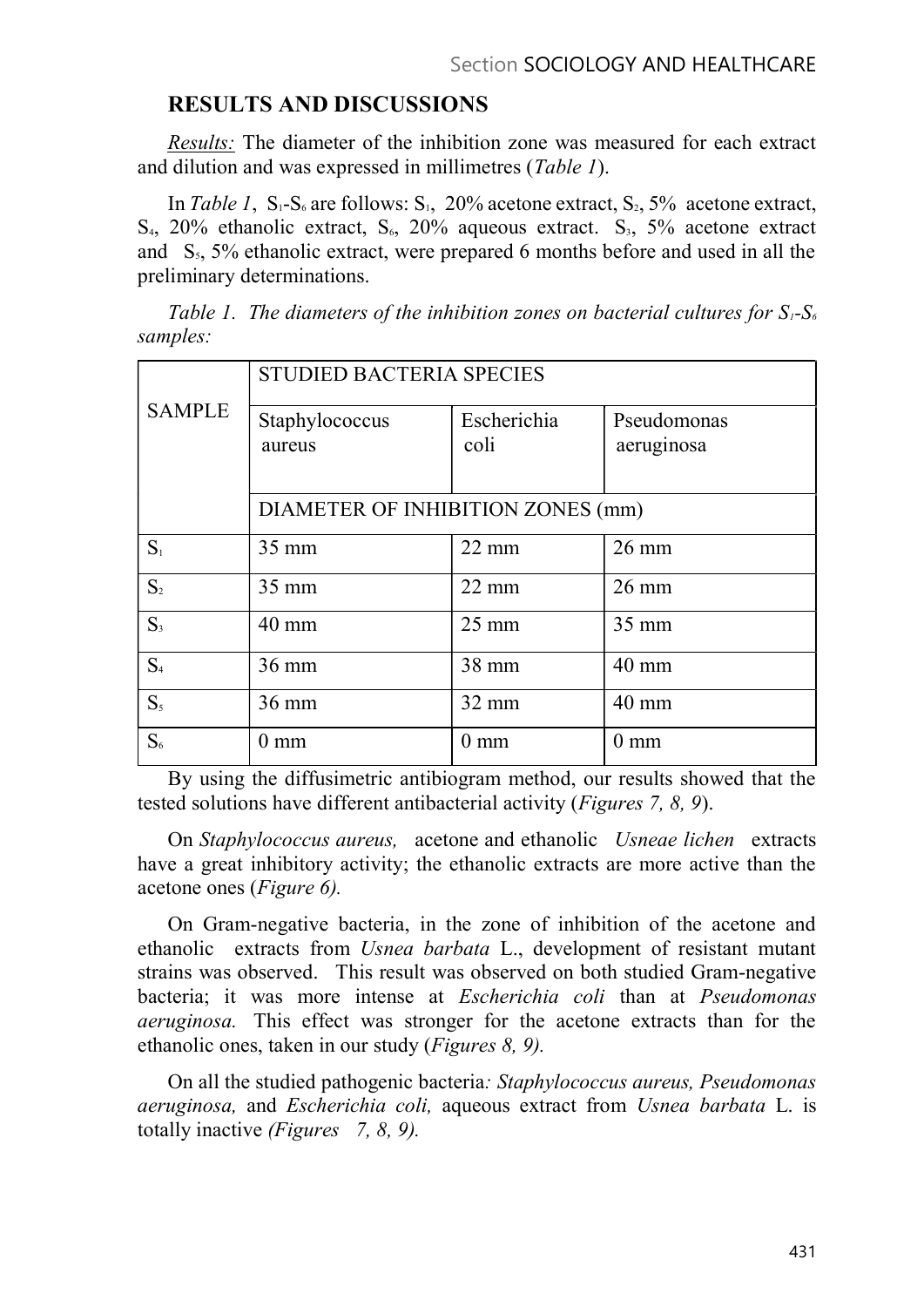

Figure 7. The inhibitory activity of Usnea barbata L. extracts on Staphylococcus aureus



Figure 8. The inhibitory activity of Usnea barbata L. extracts on Escherichia coli



Figure 9. The inhibitory activity of Usnea barbata L.extracts on Pseudomonas aeruginosa

# Discussions:

The highest level of sensitivity is recorded at Staphylococcus aureus (as Gram-positive bacteria) and Pseudomonas aeruginosa (as Gram-negative bacteria).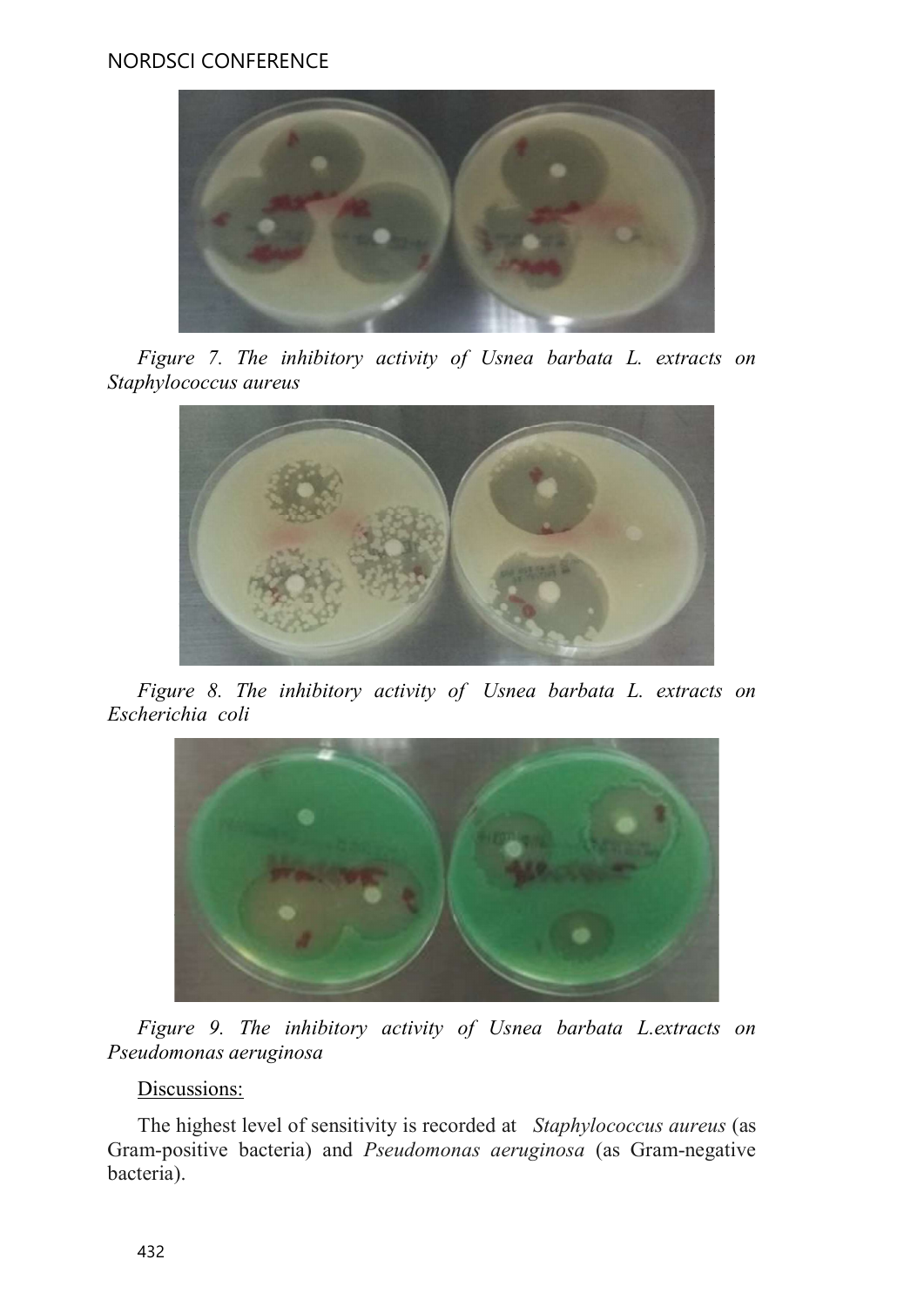#### Section SOCIOLOGY AND HEALTHCARE

Comparing the Gram-negative bacteria, we can note that although it is a bacterial species with significant resistance to antibacterial agents, Pseudomonas aeruginosa has recorded higher sensitivity levels than Escherichia coli in the acetone and ethanolic extracts tested (Table 1). In support of this finding, it is particularly significant that the presence of resistant mutants has been observed in Escherichia coli inhibition areas (Figure 8).

The team of researchers who performed this present study, previously identified and dosed the secondary metabolites, usnic acid and polyphenols, in various extracts of Usnea barbata L., by HPLC method; the results of their research have already been published [10]. Thus, the results of evaluating the antibacterial activity of the various extracts of Usnea barbata L. on Gram-positive bacteria, can be explained by the usnic acid and polyphenols content of each extractive solution of *Usnea barbata* L. taken into work [10].

In 2003, I.T. Madamombe and A.J. Afolayan, in their study about antibacterial action of Usnea barbata L. from South Africa, obtained the same results for this three bacteria; the same inhibitory action was showed by Cansaran et all in 2006 [2], [7].

#### **CONCLUSION**

It is obvious the great ability of the acetone and ethanolic Usnea barbata extracts to inhibit the growth of this one of the most pathogenic and frequently encountered Gram-positive bacteria.

This plant product may be used in oro-dental infections where strains of Staphylococcus aureus are involved, with great efficiency. It may be a valuable auxiliary treatment, completing classic antibiotic therapy in staphylococcal infections, resistant to common antibacterials.

On Gram-negative germs taken into study, we can observe that Pseudomonas aeruginosa had a high sensitivity to inhibitory activity of acetone and ethanolic extracts from Usnea barbata L.

#### ACKNOWLEDGEMENTS

In making this article, all the authors had equal contributions.

#### **REFFERENCES**

[1] Arsene A.L., Rodino S.,, Butu A., Petrache P., Iordache O., Butu M., Sudy on antimicrobial and antioxidant activity and phenolic content of ethanolic extract of Humulus lupus, Farmacia, 63(6): 851-857, 2015

[2] Cansaran D., Kahya D., Yurdakulol E., Atakol O., Identification and Quantitation of usnic acid from the Lichen Usnea species of Anatolia and Antimicrobial Activity, Z. Naturforsch, 61(11-12): 773-776, 2006

[3] Emrobowansan M. I., Masika P.I., Muchenje V., Falta D. Green E., Invitro antibacterial sensitivity of Usnea barbata lichen extracted with methanol